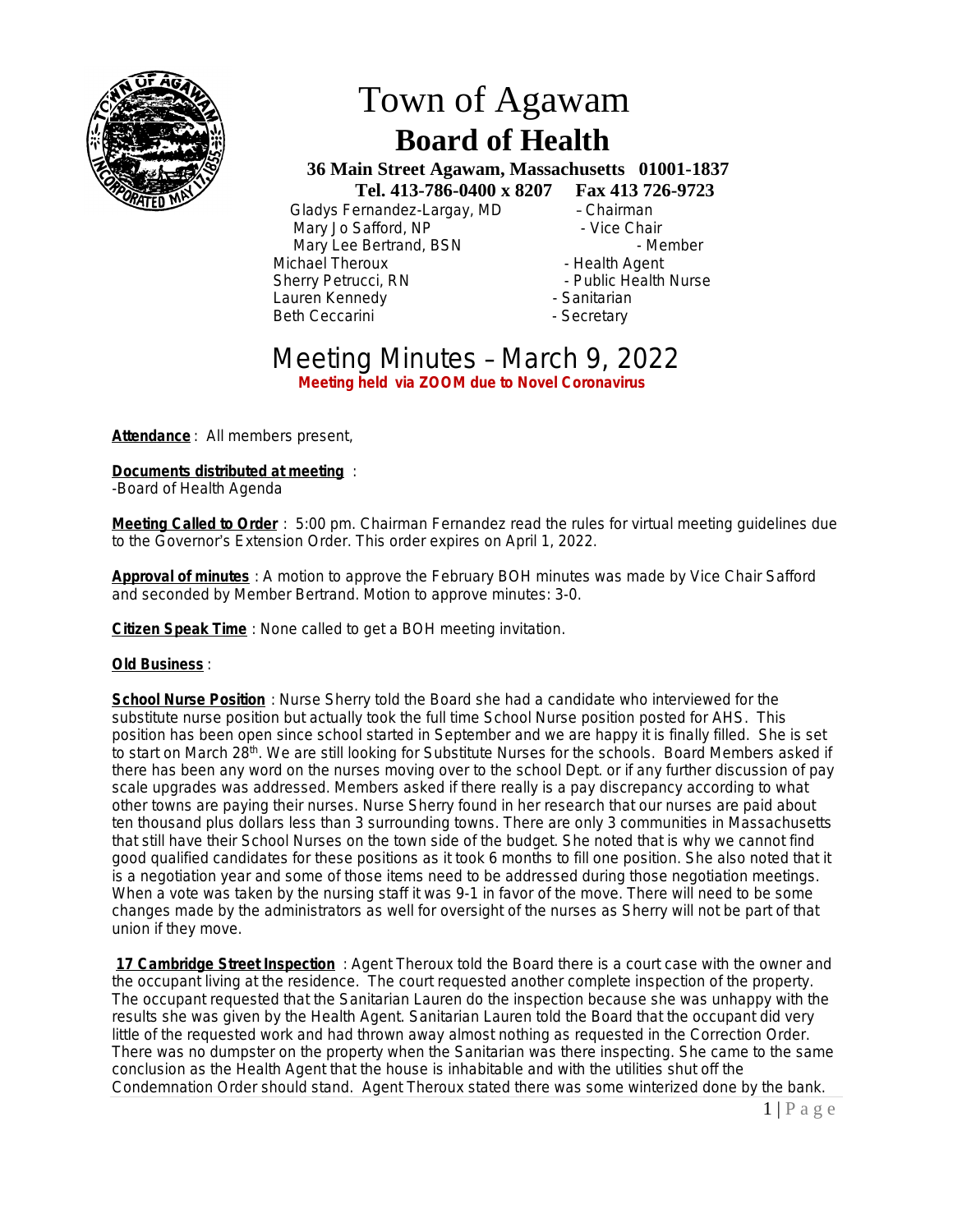The Judge stated access will still be granted to the occupant to do updates, repairs and gather belongings within a certain window of time. There will be another court hearing within the month for an update. If no progress has been made to the property by the next court date, the Town will ask for a receiver for that property.

**20 Ottawa Street update** : Health Agent did an inspection on this property today with the Building Inspector and the Property Receiver. The owner is still in a health care facility. The Receiver has been working on the immediate concerns but much more needs to be done from the original Correction Order. The bank seems to have gotten involved and is looking to take the property back due to its vacancy. The Health Agent and Attorney Pikula are happy keeping the receiver on as he has made progress getting much needed work done. They feel he will continue to work on that in good faith.

## **New Business** :

## **In-Person Board of Health meetings**

Chairman Fernandez told the Board that the Governor's Virtual Meeting Extension ends on April 1st. Agent Theroux asked what the Boards pleasure was about our April meeting being done in person. The members agreed and said it was time to get together. Chairman Fernandez stated that if in the future a member was not comfortable with the idea she would work with them to come up with hybrid plans and borrowed computers if necessary. All members will meet at the Senior Center for our April meeting.

**Mask Updates Schools/Transportation:** DESE (Department of Elementary and Secondary Education) has given each community the option to enact mask mandates in schools and on transportation. Agawam has opted to not wear masks in schools and busses but is required to wear them in designated spots such as all Nurses' Offices and Special Education classrooms if needed.

**School Nurse Activities** : Nurse Sherry told the Board the School Nurses have had better numbers in the last few weeks with students and staff regarding COVID. She reiterated the new Nurse hire for AHS. She informed the Board one of our School Nurses is on extended medical leave until the end of the school year. Our School Nurse Float is covering that school position. Board members hope that the Town would see what the School Nurses have gone through in the last year and grant them more money in the negotiation process given the expanding and changing roles in the schools. They stated if not an immediate change then in the near future that could be part of the budget plan. They also commented that the chances of getting more qualified nursing candidates would improve drastically and do such wonders for the moral of the current staff that had stayed in the Town's employment for many years. Agent Theroux stated that hopefully with the School Budget, which is much higher than the Town's budget, and the required licensing needed it would improve their chances of higher salaries in the near future if not right away. As of today, the negotiations will be done on the Town side. All agreements will need to be carried over to the Schools Budget on/before July 1<sup>st</sup>.

**Public Health Nurse** : Nurse Sherry told the Board from the onset of the pandemic in March of 2020 until February of 2022 we had a total of 6,766 COVID cases reported in our community. That would be roughly one quarter of our population which has been affected. She noted it is impossible to get an accurate count of pandemic cases using the CDC's, Mass DPH's and the Governor's guidelines for the pandemic. Another factor is that the Government is giving away home testing kits to all families that signed up for them. When residents take the home tests almost no one called our office to report they had COVID. The same can be said for the four test kits distributed to some of the school/staff population by the School Department a few months back. Most of those people, who tested positive, did not inform the State or the Health Department with their results. Also, there were people who had COVID twice in those time ranges. For all those reasons, a truly accurate count can never be had. From February 20 – March 5, 2022 we had 58 cases, and 266 people were tested. Nurse Sherry is now working on medication delegating for unlicensed professionals in our schools. For an example, if a teacher or a 1:1 paraprofessional needed to give a student an epi-pen.

Chairman Fernandez thanked the Health Department for their continued efforts on behalf of the Community as a whole regarding health care needs. She also lauded the side work that often goes without notice from the public that keeps our town residents safe.

Adjourned: Motion to adjourn was made by Vice Chairman Safford seconded by Member Bertrand. With